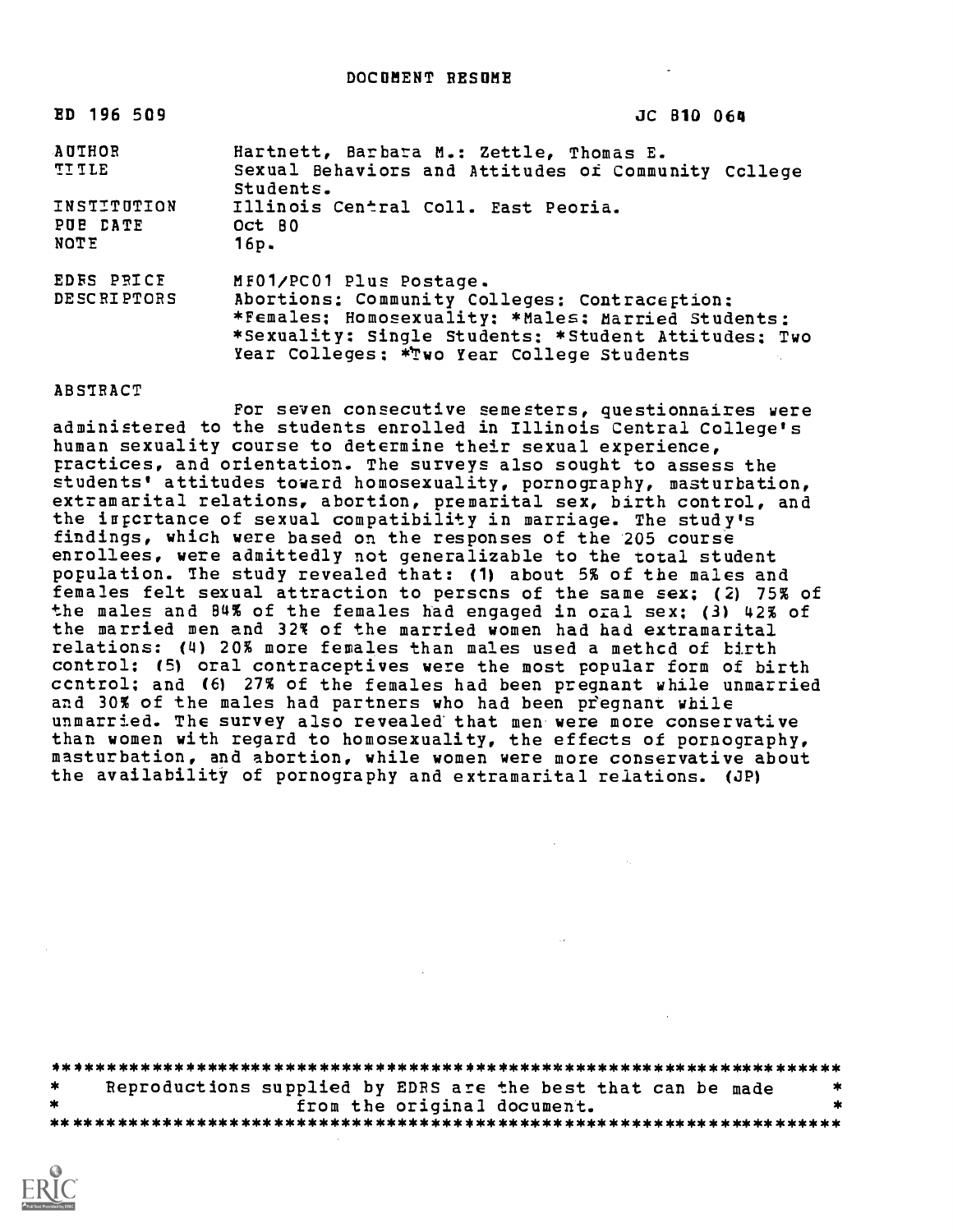#### SEXUAL BEHAVIOR AND ATTITUDES OF COMMUNITY COLLEGE STUDENTS

Barbara M. Hartnett, M.S., and Thomas E. Zettle, M.S.

### Illinois Central College

October, 1980

"PERMISSION TO REPRODUCE THIS MATERIAL IN MICROFICHE ONLY HAS BEEN GRANTED BY

Barbara M. Hartnett

TO THE EDUCATIONAL RESOURCES **INFORMATION CENTER (ERIC)."** 

U.S. DEPARTMENT OF EDUCATION NATIONAL INSTITUTE OF EDUCATION

- EDUCATIONAL RESOURCES INFORMATION CENTER (ERIC)
- )PtThis document has been reproduced as received from the person or organization originating it.
- Minor changes have been made to improve reproduction quality.

**Points of view or opinions stated in this docu**ment do not necessarily represent official NIE position or policy.

Ĺ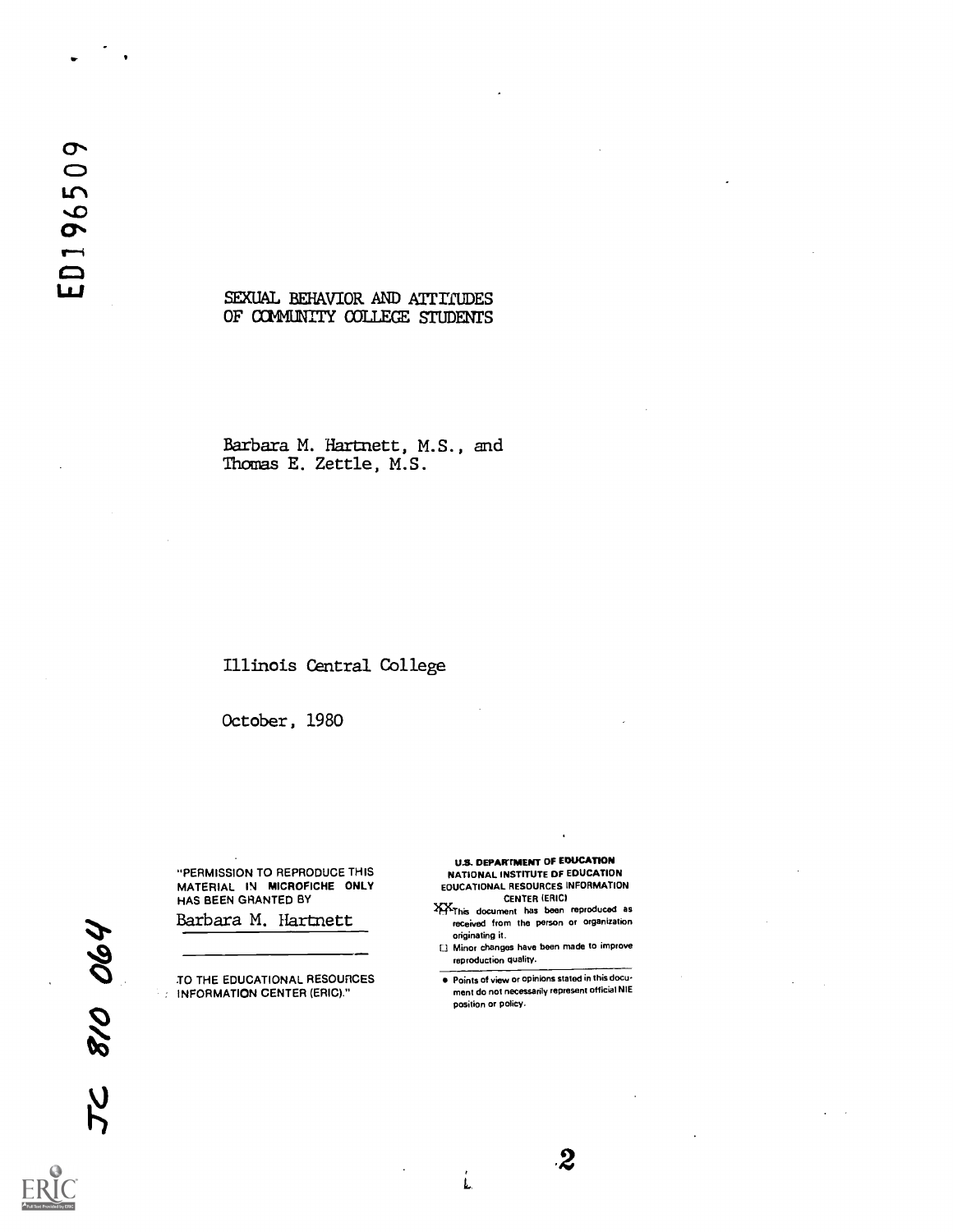### SEXUAL BEHAVIORS AND ATTITUDES OF COMMUNITY COLLEGE STUDENTS

Barbara M. Hartnett  $M.S.$ Assistant Professor Dept. of Behavioral Sciences Illinois Central College

 $\cdot$  4  $\sim$   $\cdot$ 

Thomas E. Zettle, M.S. Associate Professor Dept. of Life Sciences Illinois Central College

Psychology 193, Human Sexuality, is team-taught as a continuing education course. As indicated by the accompanying syllabus, the course addresses itself such topics as: cross-cultural and historical views of human sexuality, gender role and identity, contemporary sexual behavior, anatomy and physiology, sexual response cycle, venereal disease, contraception, abortion, dysfunction and sexual variation. Except for the first semester, the course has been offered during the evening.

Over the past seven semesters, the 205 students enrolled in this course were given an anonymous questionnaire to fill out during the first class of the semester, which covered their sexual experiences and attitudes.

Data was compiled and compared for males vs. females and marries vs. singles. The sample is unlikely to approach randomity. We believe our students tend to be more sexually liberal and experienced than other students at our college.

- I. Some general characteristics of our students are as follows:
	- 1) Females outnumber males 2:1 and have done so consistently in all our classes.
	- 2) The average age of our students is similar to the average age of community college students -- mid-twenties.
	- 3) Married/single ratio 40/60. (This is ever-married vs. never-married).
	- 4) About 5% of our students -- male or female -- indicated a sexual attraction to people of the same sex. However, more than twice as many males as females have had any homosexual contact and twice as much homosexual contact as occurred among married people as compared to single.
	- 5) Oral sexual behavior seems to be a widely practiced form of sexual expression.
	- 6) Adultery occurred in about 42% of the married men and about 32% of the married females.

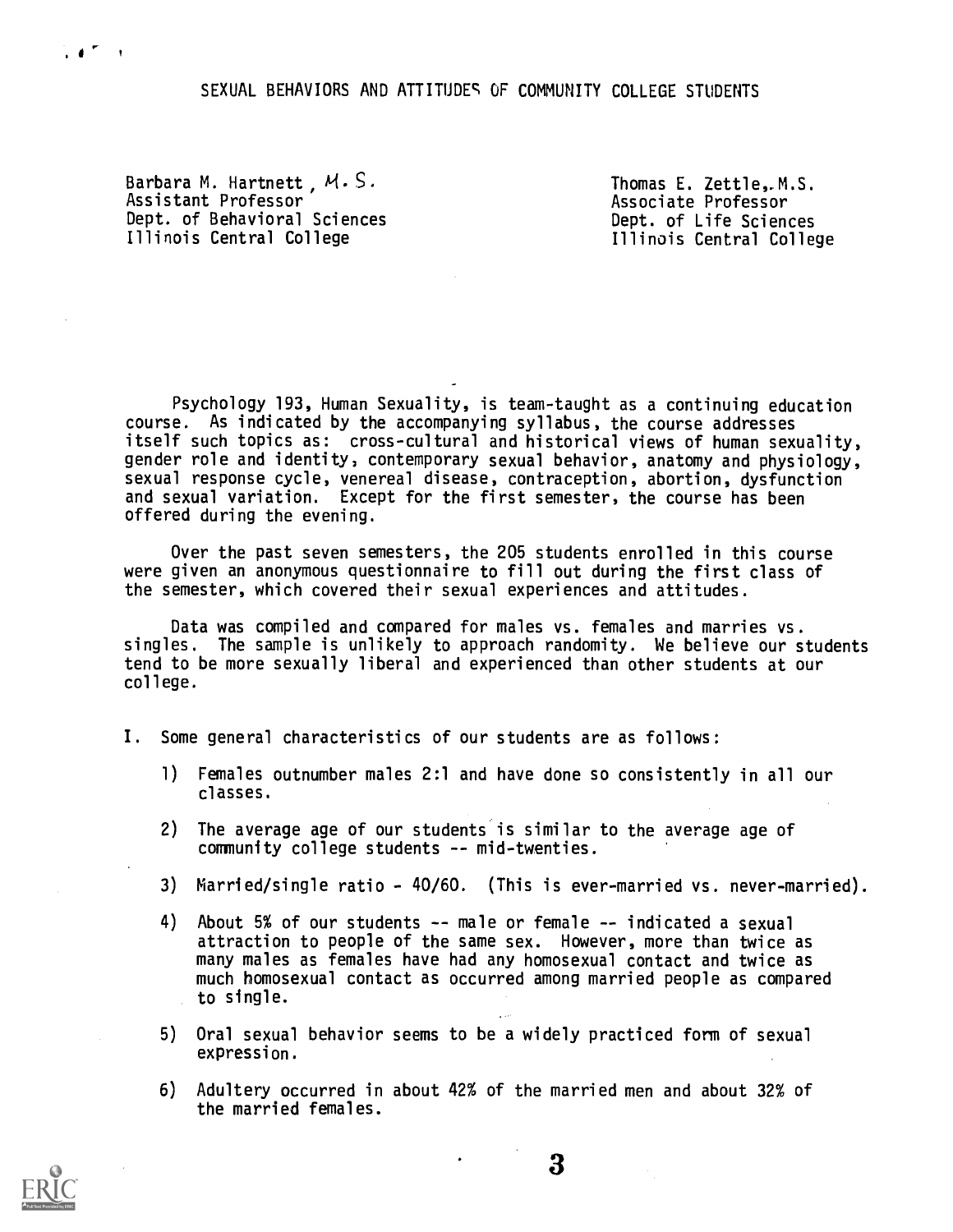- 7) The use of birth control is about 20% higher for females vs. males and 30% higher among marrieds as compared to singles. More than one-third of the single respondents said they do not use any form of birth control, but only 10% of the sample is not sexually active.
- 8) Birth control pills are still the most popular form of contraception by far. Lagging far behind are condoms, fbam and withdrawal.
- 9) More than one-third of the sample has been involved in a pregnancy outside of marriage; 2/3 of those pregnancies resulted in abortions.
- II. Attitudes

Although in most individual classes, there were some noticeable differences on certain items in the married/single comparisons, these differences failed to appear when averaged for the total sample.

In the male/female comparisons, males are more conservative than females on the following items:

- 1) Questions regarding the role of homosexuals in society.
- 2) Pornography as a threat to society.
- 3) Masturbation as a normal behavior among married people.
- 4) Abortion as a special case, i.e., rape, etc.

Women are more conservative than males on these items:

- 1) The availability of pornography.
- 2) Adultery.
- 3) The importance of sexual compatibility on the success of a marriage.

In our opinion, the data is notable by its lack of discrepancy, in general, of attitudes of males vs. females and married vs. single. A random sample of a community college population would probably be more diverse in its attitudes.

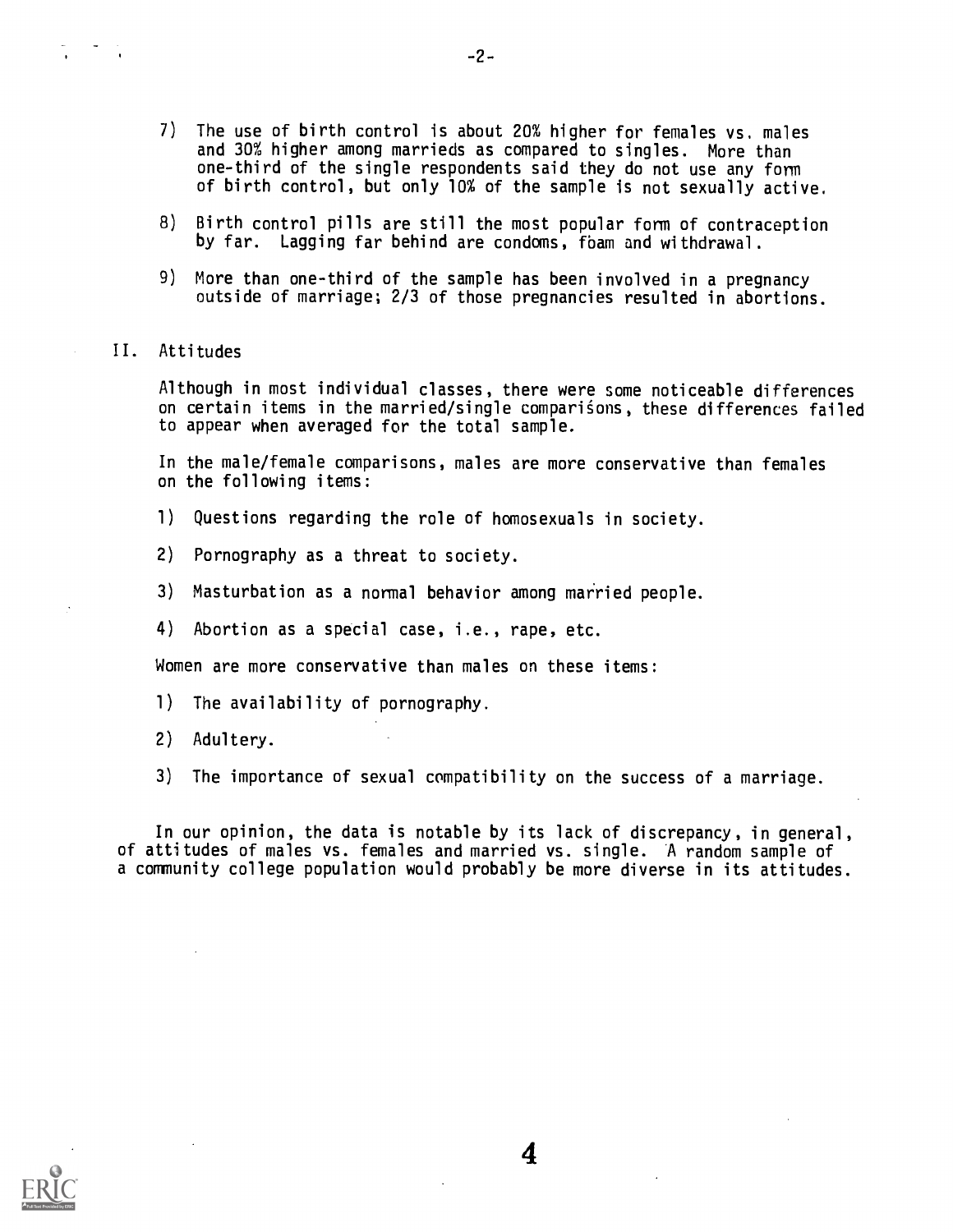# I. Sexual Experience

1. Sex:

- 2. Age: Range = 17-65 years
- 3. Religious Preference

Protestant

Roman Catholic

Jewish

Other

None

4. How often do you attend church services:

2 or more times weekly

once per week

1-3 times per month

rarely

never

5. Current marital status:

Single

Married

Widowed

Divorced or separated

Divorced, but remarried

|                |                                  | tver               |                                            |                  |
|----------------|----------------------------------|--------------------|--------------------------------------------|------------------|
|                |                                  |                    | Male % Female % Married % Single % Total % |                  |
|                |                                  |                    |                                            |                  |
| 70             | 135                              | 87                 | 118                                        | 205              |
|                | $\bar{x} = 25.3  \bar{x} = 27.9$ | $ \bar{x} = 33.2 $ | $\bar{x} = 22.8$                           | $\bar{x}$ = 26.9 |
|                |                                  |                    |                                            |                  |
| 28             | 66                               | 44                 | 50                                         | 94               |
| 19             | 37                               | 22                 | 34                                         | 56               |
| 1              | $\pmb{0}$                        | $\mathbf{I}$       | $\mathbf 0$                                | $\mathbf{1}$     |
| 10             | 14                               | 6                  | 18                                         | 24               |
| 9              | 18                               | 19                 | 8                                          | 27               |
|                |                                  |                    |                                            |                  |
|                |                                  |                    |                                            |                  |
| $\overline{c}$ | 5                                | 5                  | $\mathbf{z}$                               | $\overline{7}$   |
| 16             | 40                               | 24                 | 32                                         | 56               |
| 9              | 27                               | 12                 | 24                                         | 36               |
| 23             | 52                               | 27                 | 48                                         | 75               |
| 16             | 12                               | 13                 | 15                                         | 28               |
|                |                                  | í,                 |                                            |                  |
| 39             | 72                               | 0                  | 117                                        | 111              |
| 21             | 44                               | $-65$<br>÷         | 0                                          | 65               |
| $\pmb{0}$      | 1<br>$\frac{1}{4\pi}$            | 1                  | 0                                          | $\mathbf{I}$     |
| 9              | 20                               | 29                 | 0                                          | 29               |
| $\overline{c}$ | $\overline{3}$                   | v.<br>5            | $\alpha=4$<br>0                            | 5                |
|                |                                  |                    |                                            |                  |

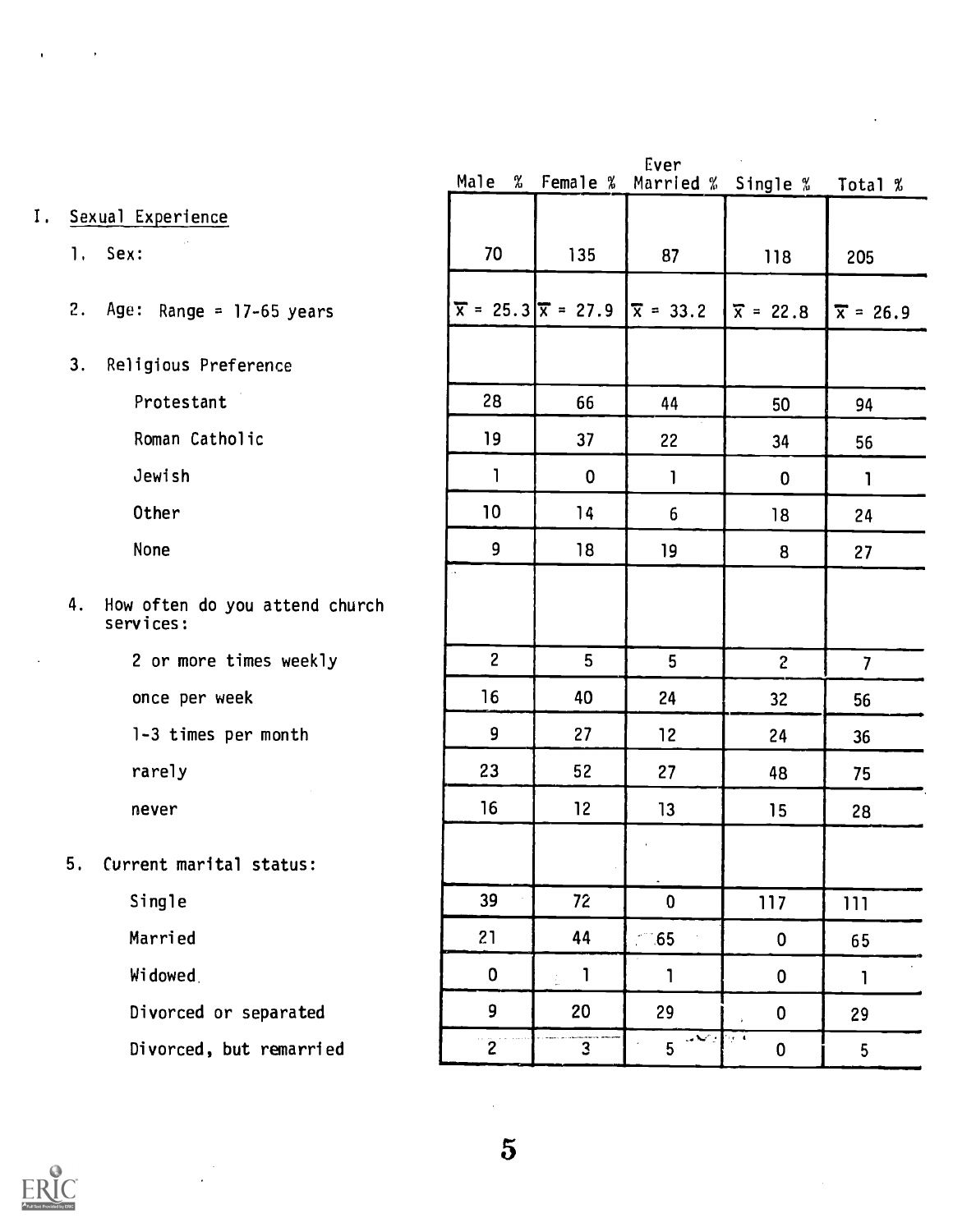| $\,$<br>$\bullet$ |                                                                                                            | $-2-$<br>Male      |             | $%$ Female $%$  |                                              | Ever         |                  |                | Married % Single % Total |                   | X                |
|-------------------|------------------------------------------------------------------------------------------------------------|--------------------|-------------|-----------------|----------------------------------------------|--------------|------------------|----------------|--------------------------|-------------------|------------------|
|                   | 6. If you are currently single, are you:                                                                   |                    |             |                 |                                              |              |                  |                |                          |                   |                  |
|                   | co-habiting (living with a                                                                                 | 5                  |             | 5               |                                              |              | 1                | 9              |                          | 10 <sup>°</sup>   |                  |
|                   | sexual partner)<br>engaged                                                                                 | $\mathbf{0}$       |             | $\overline{c}$  |                                              | $\mathbf{0}$ |                  | $\overline{c}$ |                          | $\overline{c}$    |                  |
|                   | "seriously involved" with another                                                                          | 15                 |             | 33              |                                              | 13           |                  | 35             |                          | 48                |                  |
|                   | person<br>just dating around                                                                               | 18                 |             | 28              |                                              | 9            |                  | 37             |                          | 46                |                  |
|                   | none of the above                                                                                          | 8                  |             | 14              |                                              | $\mathbf{0}$ |                  |                |                          |                   |                  |
|                   |                                                                                                            |                    |             |                 |                                              |              |                  | 22             |                          | 22                |                  |
|                   | 7. If you have been or are married,<br>at what age did you first marry?                                    | $\frac{1}{x} = 21$ |             |                 | $\bar{x} = 19.8$                             |              | $\bar{x} = 20.4$ |                |                          |                   | $\bar{x}$ = 20.4 |
| 8.                | Do you have any children?                                                                                  |                    |             |                 |                                              |              |                  |                |                          |                   |                  |
|                   | Yes                                                                                                        | 13                 |             | 28              |                                              |              | 35               | 6              |                          | 43                |                  |
|                   | <b>No</b>                                                                                                  |                    |             |                 |                                              |              |                  |                |                          |                   |                  |
|                   | 9. If you are or have been married,<br>how long have (had) you been married? $\bar{x} = 9$                 |                    |             |                 | $\bar{x}$ = 12.2 $\bar{x}$ = 11.1            |              |                  |                |                          |                   | $\bar{x} = 11.1$ |
| 10.               | Are you primarily sexually attracted<br>to persons of the:                                                 |                    |             |                 |                                              |              |                  |                |                          |                   |                  |
|                   | same sex (homosexual)                                                                                      | 4                  | 5.7         | $\overline{7}$  | 5.2                                          | 6            | $\overline{7}$   | 5              | 4.2                      | 11                | 5.3              |
|                   | opposite sex (heterosexual)                                                                                | 66                 | $94.3$ 124  |                 | 94.8 78                                      |              | 90               | 112            | 95                       | 190               | 94.7             |
|                   | either (bisexual)                                                                                          | $\mathbf 0$        | $\mathbf 0$ | 4               | 2.7                                          | 3            | 3                |                | 0.81                     | 4                 | 2.0              |
| 11.               | Have you ever engaged in sexual<br>intercourse with a person of the<br>opposite sex?                       |                    |             |                 |                                              |              |                  |                |                          |                   |                  |
|                   | Yes                                                                                                        | 61                 | 87          | 123             | 91                                           | 87           | 100              | 96             | $31.4$ 184               |                   | 90               |
|                   | <b>No</b>                                                                                                  | 9                  | 13          | 12 <sub>1</sub> | 9                                            | $\mathbf{0}$ | $\mathbf{0}$     | 21             | 18.6                     | 21                | 10               |
|                   | lla. If you have had intercourse, what<br>was the age of your first experience? $\sqrt{\overline{x}}$ = 17 |                    |             |                 | $ \overline{x} = 17.9   \overline{x} = 19.5$ |              |                  |                | .16.0                    | $ \vec{x} = 17.6$ |                  |
| $\mathbf{r}$      | 11b. If you have never had intercourse,<br>have you ever engaged in petting<br>to orgasm?                  |                    |             |                 |                                              |              |                  |                |                          |                   |                  |
|                   | Yes                                                                                                        | $\overline{c}$     |             | 4               |                                              | $\mathbf{0}$ |                  | 6              |                          | 6                 |                  |
|                   | <b>No</b>                                                                                                  | $\overline{7}$     |             | 8               |                                              |              |                  | 15             |                          | 15                |                  |
|                   | $\label{eq:2.1} \frac{d\mathbf{x}}{d\mathbf{x}} = \frac{d\mathbf{x}}{d\mathbf{x}} \mathbf{x}^{(0)}$        |                    | 6           |                 |                                              |              |                  |                |                          |                   | 그 그 소중           |

 $\sim$   $\alpha$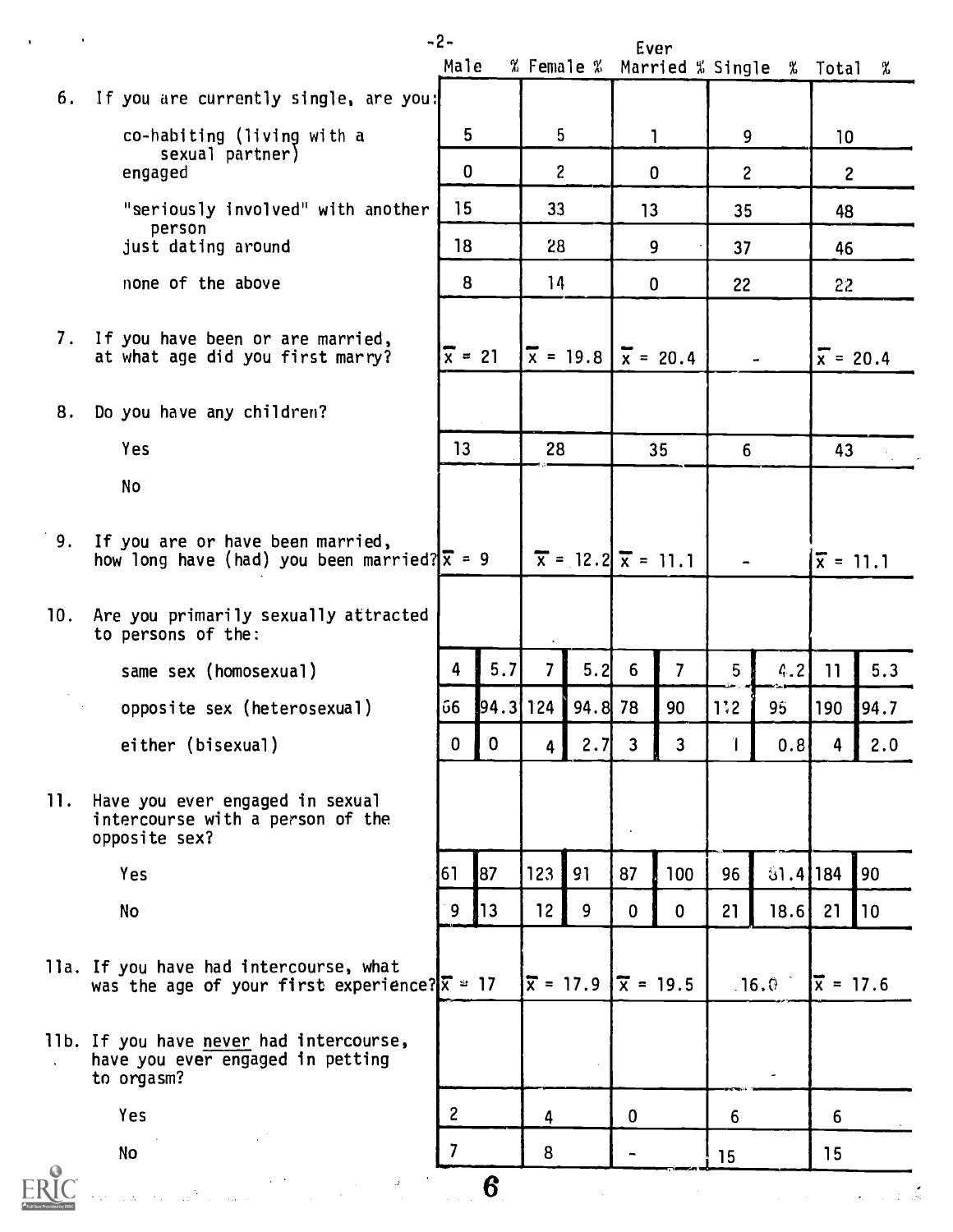|     |                                                                                                                                    | Male            |    |             |                 | Ever            |             | % Female % Married % Single % Total % |      |                  |                  |
|-----|------------------------------------------------------------------------------------------------------------------------------------|-----------------|----|-------------|-----------------|-----------------|-------------|---------------------------------------|------|------------------|------------------|
| 12. | Have you engaged in any sexual<br>contact with a person of the same sext?                                                          |                 |    |             |                 |                 |             |                                       |      |                  |                  |
|     | Yes                                                                                                                                | 19              | 27 | 16          | 12 <sup>°</sup> |                 | $22$   25.3 | 13                                    | 11   |                  | $35$   17        |
|     | No                                                                                                                                 | 51              | 73 | 119         | 88              |                 | $65$ 74.7   | 105                                   | 89   | 170 <sub>1</sub> | 83               |
|     | Age of first contact (Range)                                                                                                       | $10 - 17$       |    | $8 - 23$    |                 |                 | $10 - 20$   | $8 - 23$                              |      |                  | $8 - 23$         |
| 13. | Have you engaged in orgasmic sexual<br>contact with a person of the same<br>sex?                                                   |                 |    |             |                 |                 |             |                                       |      |                  |                  |
|     | Yes                                                                                                                                | 14              | 20 | 6           | 17              | 12 <sub>2</sub> | 13.8        | 8 <sup>1</sup>                        | 6.8  | 20               | 9.8              |
|     | <b>No</b>                                                                                                                          | 56              | 80 | 129         | 83              | 75              | 86.2        | 110                                   | 93.2 | 185              | 90.2             |
|     | Age of first contact (Range)                                                                                                       | $9 - 15$        |    |             | $13 - 23$       | $9 - 17$        |             | $10 - 23$                             |      | $9 - 23$         |                  |
| 14. | Have you ever masturbated?                                                                                                         |                 |    |             |                 |                 |             |                                       |      |                  |                  |
|     | Yes                                                                                                                                | 61              | 87 | 93          | 69              | 78              | 90          | 76                                    | 65   | 154              | 75               |
|     | Orgasm                                                                                                                             | 60              |    | 83          |                 | 74              |             | 69                                    |      | 143              |                  |
|     | No                                                                                                                                 | 9               |    | 42          |                 | 9               |             | 42                                    |      | 51               |                  |
|     |                                                                                                                                    |                 |    |             |                 |                 |             |                                       |      |                  |                  |
|     | 14a. At what age did you first masturbate? $\overline{x}$ = 11.9 $\overline{x}$ = 16.5 $\overline{x}$ = 13.9 $\overline{x}$ = 12.6 |                 |    |             |                 |                 |             |                                       |      |                  | $\bar{x} = 14.8$ |
|     | (Range)                                                                                                                            | $7 - 16$        |    |             | $3 - 43$        |                 | $5 - 43$    | $3 - 16$                              |      |                  | $3 - 43$         |
|     | 14b. At present, how often do you<br>masturbate?                                                                                   |                 |    |             |                 |                 |             |                                       |      |                  |                  |
|     | never                                                                                                                              | 14              |    | 44          |                 | 24              |             | 34                                    |      | 58               |                  |
|     | less than once a month                                                                                                             | 8               |    | 22          |                 | 20              |             | 10                                    |      | 30               |                  |
|     | 1-2 times a month                                                                                                                  | 15              |    | 24          |                 | 13              |             | 26                                    |      | 39               |                  |
|     | 1-2 times a week                                                                                                                   | $\overline{11}$ |    | 13          |                 | 14              |             | 10                                    |      | 24               |                  |
|     | 3-5 times a week                                                                                                                   | 6               |    | 4           |                 | 4               |             | 6                                     |      | 10 <sup>°</sup>  |                  |
|     | more than 5 times a week                                                                                                           | $\mathbf{3}$    |    | $\mathbf 0$ |                 | $\mathbf 0$     |             | $\mathbf{3}$                          |      | $\mathbf{3}$     |                  |



 $\label{eq:2.1} \frac{1}{\sqrt{2\pi}}\int_{0}^{\infty}\frac{1}{\sqrt{2\pi}}\left(\frac{1}{\sqrt{2\pi}}\right)^{2\alpha}d\theta.$ 

-3-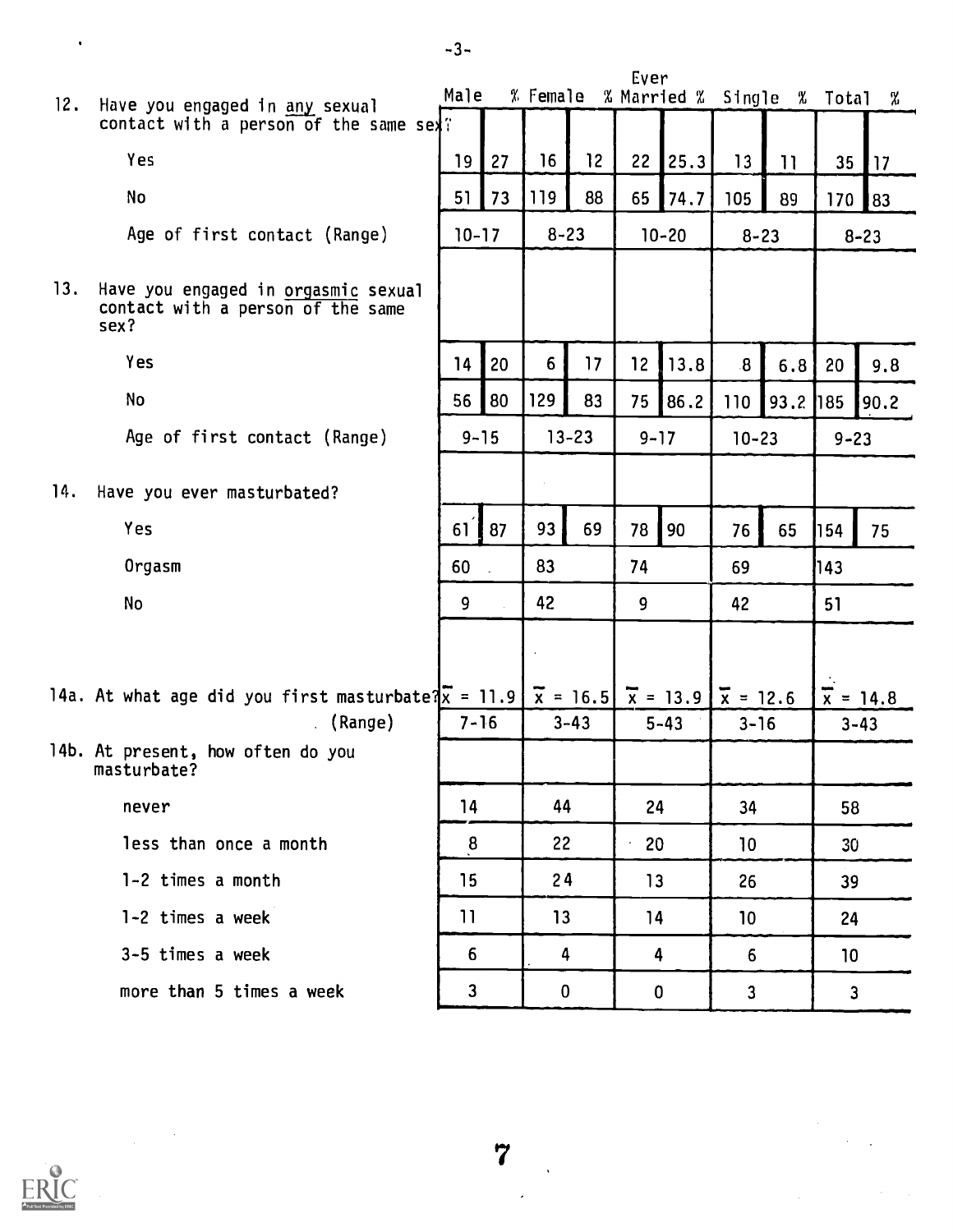15. Have you ever engaged in oral sexual behavior?

-4-

Yes

Actively (giver)

No

Passively (receiver)

16. If you are or have been married, hav you ever engaged in adultery?

> $Yes$   $N = 167$  $\sqrt{2}$

> > No

17. If you are or have been married, has your spouse ever engaged in adultery (to your knowledge)?

Yes

No

18. At the present time are you regularly having sex with one partner?

Yes

Same sex

No

 $\bar{z}$ 

Opposite sex

19. How often do you have sexual relations with another person?

never

- less than once a month
	- 1-3 times a month
	- 1-2 times a week
	- 3-5 times a week

more than 5 times a week.

|                  |              |                 | Male % Female % | tver                     |    |                         | Married % Single % Total % |                  |           |
|------------------|--------------|-----------------|-----------------|--------------------------|----|-------------------------|----------------------------|------------------|-----------|
|                  |              |                 |                 |                          |    |                         |                            |                  |           |
| 53               | 75.7114      |                 | 84.4            | 80                       | 92 | 88                      | 75.                        |                  | 167 81.5  |
| 48               |              | 92              |                 | 77                       |    | 84                      |                            |                  |           |
| 17               | 24.3         | 21              | 15.6            | $\overline{\mathcal{L}}$ | 8  | 30                      | 25                         | 38               | 18.5      |
| 46               |              | 95              |                 | 76                       |    | 85                      |                            |                  |           |
|                  |              |                 |                 |                          |    |                         |                            |                  |           |
|                  | $11 \, 42.3$ | 20              | 32.7            | 31                       | 36 |                         | .,                         |                  | ٠         |
| 59 $\cdot$       |              | 115             |                 | 56                       |    |                         |                            |                  |           |
|                  |              |                 |                 |                          |    |                         |                            |                  |           |
| $\pmb{\cdot}$    |              |                 |                 |                          |    |                         |                            |                  |           |
| 12               |              | 14              |                 | 26                       |    |                         |                            | 26               |           |
| 58               |              | 121             |                 | 61                       |    |                         |                            | 179              |           |
|                  |              |                 |                 |                          |    |                         |                            |                  |           |
| 40               |              | 84              | t,              | 87                       |    | 37                      |                            | 124              |           |
| $\mathbf{I}$     |              | 1               |                 |                          |    |                         |                            | $\boldsymbol{2}$ |           |
| 30               |              | 51              |                 | $\overline{\phantom{0}}$ |    | 81                      |                            | 81               |           |
| 39               |              | 83              |                 |                          |    |                         |                            | 81               |           |
|                  |              |                 |                 | . .                      |    |                         |                            |                  |           |
| 10               |              | $\overline{11}$ |                 | $\overline{\mathbf{c}}$  |    | 19                      |                            | 21               |           |
| $\overline{7}$   |              | 18              |                 | 4                        |    | 21                      |                            | 25               |           |
| 17               |              | 23              |                 | 15                       |    | 25                      |                            | 40               |           |
| $\overline{11}$  |              | 40              |                 | 36                       |    | 15                      |                            | 51               | $\ddotsc$ |
| 14               |              | 34              |                 | 22                       |    | 26                      |                            | 48               |           |
| $\boldsymbol{8}$ |              | 3               |                 | 4                        |    | $\overline{\mathbf{z}}$ |                            | 11               |           |
|                  |              |                 |                 |                          |    |                         |                            |                  |           |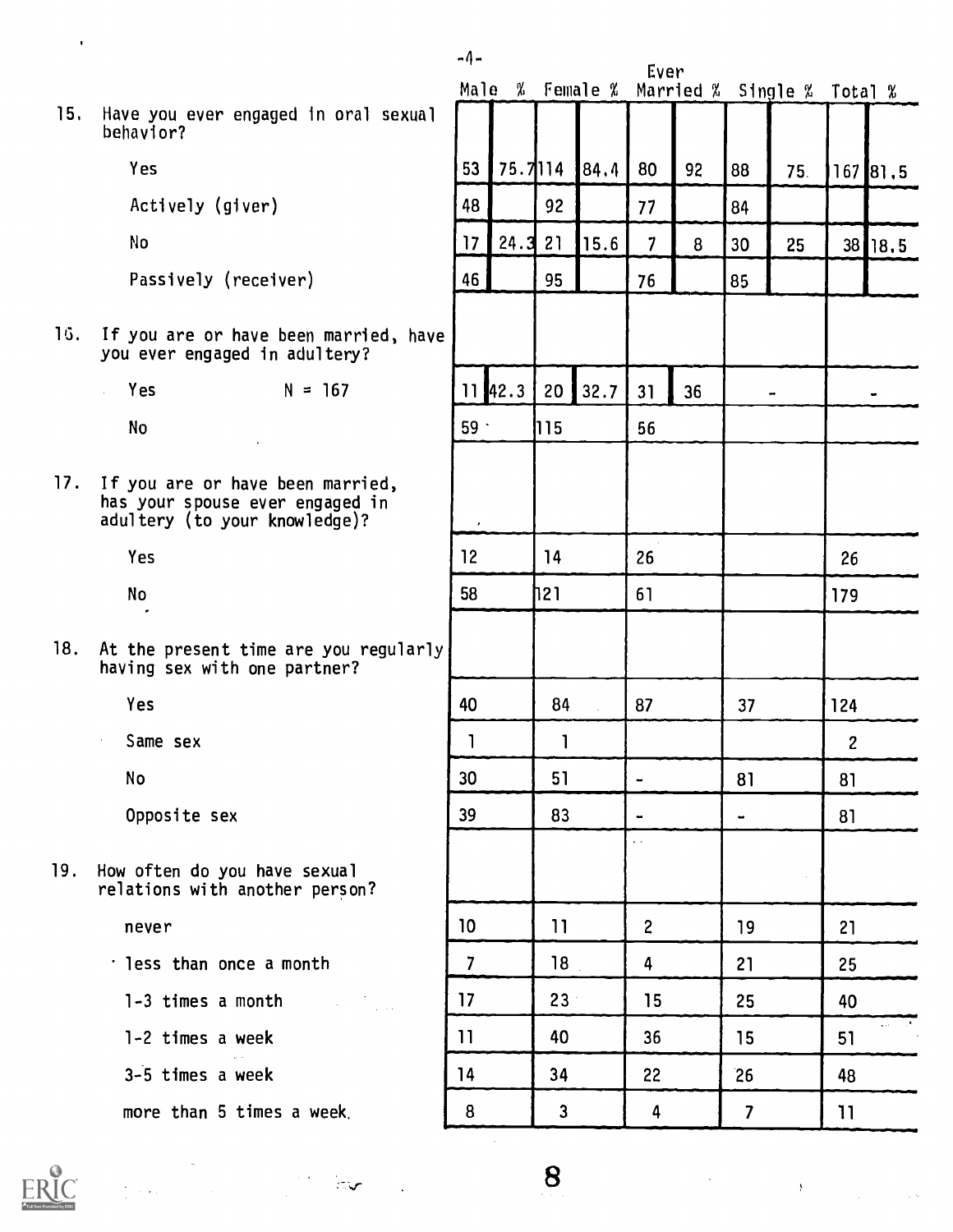20. Do you or your partner practice some form of birth control?

Yes

No

21. How regularly do you or your partner practice birth control?

never

sometimes

usually

almost always

always

22. What form(s) of birth control are you are your partner now using?

none

foam

condoms

withdrawal

rhythm

I . U. D.

pills

diaphragm

sterilization (male)

sterilization (female)

| . | Male                    |    |                                     |    | Ever                     |                         |    | % Female % Married % Single % Total |                 | - %          |    |    |
|---|-------------------------|----|-------------------------------------|----|--------------------------|-------------------------|----|-------------------------------------|-----------------|--------------|----|----|
|   |                         |    |                                     |    |                          |                         |    |                                     |                 |              |    |    |
|   | 44                      | 63 | 113                                 | 84 | 81                       | 93.1                    | 76 | 64.4                                | 157             | 77           |    |    |
|   | 26                      | 37 | 22                                  | 16 | 6                        | 6,9                     | 42 | 35.6                                | 48              | 23           |    |    |
|   |                         |    |                                     |    |                          |                         |    |                                     |                 |              |    |    |
| ٩ |                         |    |                                     |    |                          |                         |    |                                     |                 |              |    |    |
|   | 11                      |    | 23                                  |    | $\overline{\phantom{a}}$ |                         | 27 |                                     | 34              |              |    |    |
|   | 5                       |    | 8                                   |    | 3                        |                         | 10 |                                     | 13              |              |    |    |
|   | 4                       |    | 4                                   |    | 3                        |                         | 5  |                                     |                 | 8            |    |    |
|   | $\bf 6$                 |    | $\overline{\mathbf{z}}$             |    | 5                        |                         | 8  |                                     | 13              |              |    |    |
|   | 31                      |    | 77                                  |    | 69                       |                         | 68 |                                     | 108             |              |    |    |
|   |                         |    |                                     |    |                          |                         |    |                                     |                 |              |    |    |
|   |                         |    |                                     |    |                          |                         |    |                                     |                 |              |    |    |
|   | 12                      |    | 16                                  |    | $\mathbf{3}$             |                         | 25 |                                     | 28              |              |    |    |
|   | 11                      |    | 14                                  |    | 4                        |                         | 21 |                                     | 25              |              |    |    |
|   | 23                      |    | 18                                  |    | 21                       |                         |    | 20                                  |                 | 41           |    |    |
|   | $\overline{\mathbf{z}}$ |    | 15                                  |    | 12                       |                         | 10 |                                     | 22              |              |    |    |
|   | 3                       |    | 9                                   |    |                          | $\overline{\mathbf{z}}$ |    | 5                                   | 12              |              |    |    |
|   | $\mathbf{0}$            |    | 10 <sub>1</sub><br>10 <sub>10</sub> |    |                          |                         |    | $\mathbf 0$                         | $10\,$          |              |    |    |
|   | 29                      |    | 66                                  |    | 37                       |                         |    |                                     | 58              |              | 95 |    |
|   | 4                       |    | $-11$                               |    |                          | 13                      |    |                                     |                 | $\mathbf{2}$ |    | 15 |
|   | $\mathbf{2}$            |    | 14                                  |    | $\mathbf{C}$             |                         |    | 0                                   | 16              |              |    |    |
|   | 3                       |    | 8                                   |    | 11 <sub>1</sub>          |                         |    | $\bf{0}$                            | $\overline{11}$ |              |    |    |

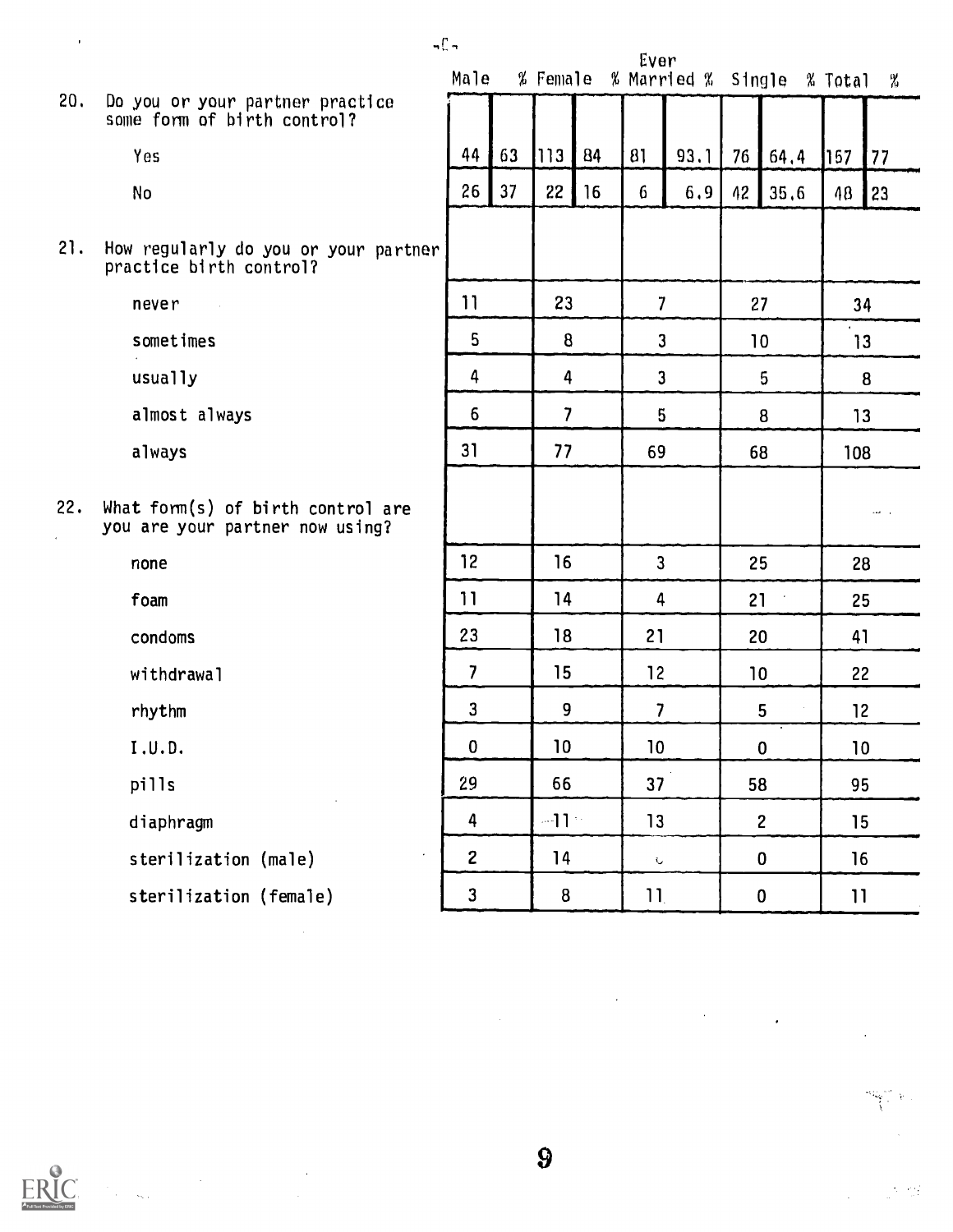|     |                                                                          | Male                  | Female         | Married | Single       |
|-----|--------------------------------------------------------------------------|-----------------------|----------------|---------|--------------|
| 23. | What form(s) of birth control have<br>you or a partner ever used?        | $= 56$<br>$N_{\odot}$ | $N = 87$       |         |              |
|     | none                                                                     | 3                     | $\overline{9}$ | 8       | 4            |
|     | foam                                                                     | 19                    | 27             | 25      | 21           |
|     | condoms                                                                  | 35                    | 54             | 45      | 44           |
|     | withdrawal                                                               | 20                    | 33             | 27      | 26           |
|     | rhythm                                                                   | 8                     | 23             | 16      | 15           |
|     | I.U.D.                                                                   | 9                     | 18             | 10      | 17           |
|     | pills                                                                    | 31                    | 58             | 44      | 45           |
|     | diaphragm                                                                | 10                    | 14             | 10      | 14           |
|     | sterilization (male)                                                     | 1                     | 16             | 15      | $\mathbf{2}$ |
|     | sterilization (female)                                                   | 4                     | 6              | 9       |              |
| 24. | Have you or a sexual partner ever<br>gotten pregnant outside of wedlock? | $N = 61$              | $N = 106$      |         |              |
|     |                                                                          |                       |                |         |              |

Yes

No

25. If you have been involved in a pregnancy outside of marriage, what was the result?

abortion

marriage

adoption

other

|            | .,                      | .,                      |                 |                                           |                           |
|------------|-------------------------|-------------------------|-----------------|-------------------------------------------|---------------------------|
|            | $\mathfrak{z}$          | $\overline{\mathbf{g}}$ | $\mathbf{g}$    | 4                                         | 12                        |
|            | 19                      | 27                      | 25              | 21                                        | 46                        |
|            | 35                      | 54                      | 45              | 44                                        | 89                        |
|            | 20                      | 33                      | 27              | 26                                        | 53                        |
|            | 8                       | 23                      | 16              | 15                                        | 31                        |
|            | 9                       | 18                      | 10              | 17                                        | 27                        |
|            | 31                      | 58                      | 44              | 45                                        | 89                        |
|            | 10                      | 14                      | 10              | 14                                        | 24                        |
|            | $\mathbf{1}$            | 16                      | 15              | $\overline{\mathbf{c}}$                   | 17                        |
|            | 4                       | 6                       | 9               | $\begin{array}{c} \mathbf{1} \end{array}$ | 10                        |
|            |                         |                         |                 |                                           |                           |
| 'n.<br>ck? | $N = 61$                | $N = 106$               |                 |                                           |                           |
|            | 18                      | 27                      | 27              | 18                                        | 45                        |
|            | 43                      | 79                      | 49              | 73                                        | 122                       |
|            |                         |                         |                 |                                           |                           |
| ha t       | $N = 35$                | $N = 69$                | $N = 69$        | $N = 35$                                  |                           |
|            | 6                       | 15                      | $-7$            | 14                                        | 21                        |
|            | 1                       | 10                      | 11              | $\pmb{0}$                                 | 11                        |
|            | <sup>1</sup>            | $\mathbf 0$             | Ŷ,<br>$\pmb{0}$ | $\mathbf{I}$                              | 1                         |
|            | 1<br>(single<br>mother) | $\overline{\mathbf{c}}$ | $\mathbf{I}$    | $\overline{\mathbf{c}}$                   | $3$<br>(single<br>mother) |

10

Total

 $\sqrt{2}$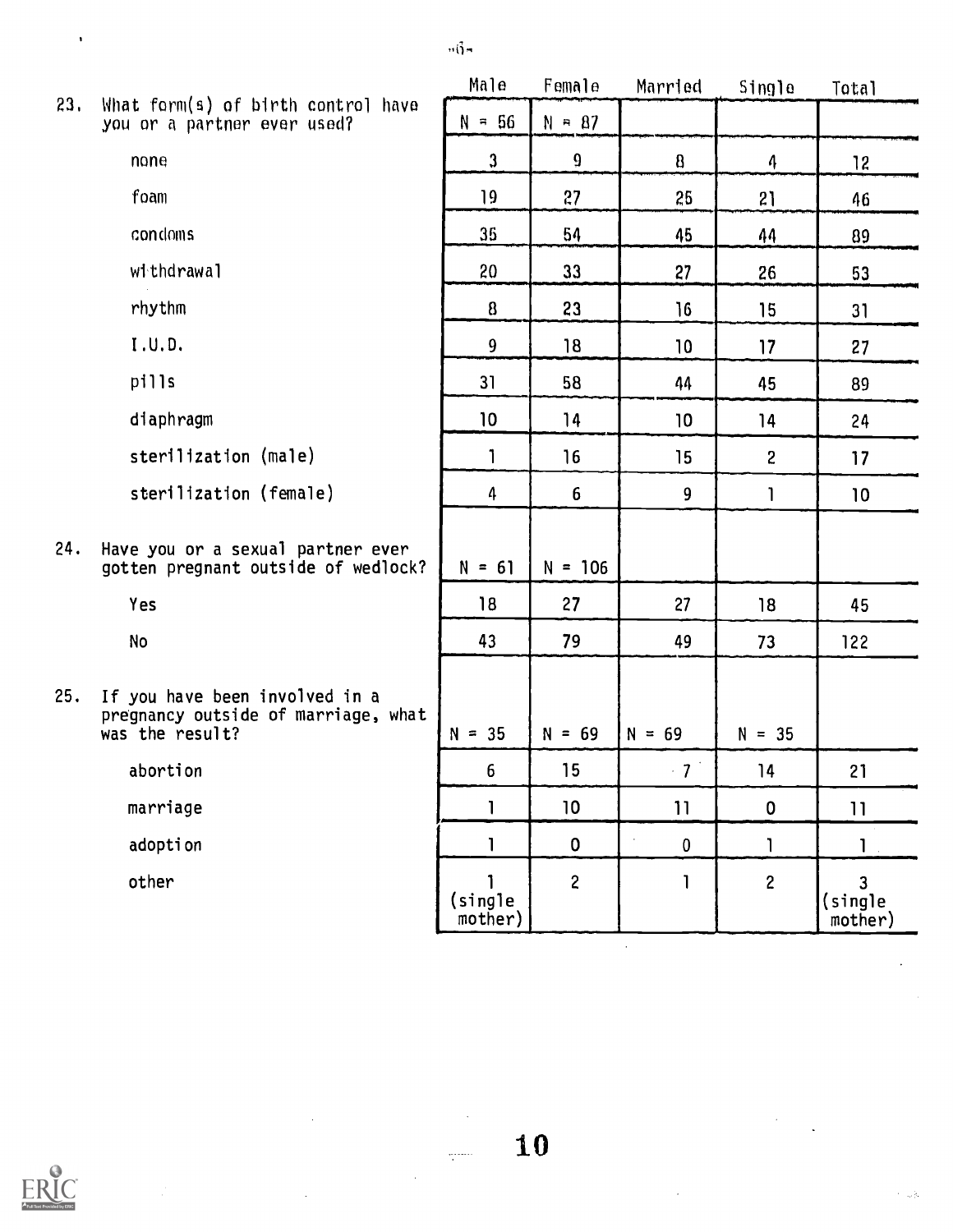# II, Sexual Attitudes

 $\bullet$ 

 $\mathcal{O}(\mathcal{A})$ 

A11 questions concerning sexual attitudes were answered using the following fivepoint scale:

|    | $\overline{2}$<br>strongly<br>agree<br>unsure or<br>indifferent<br>agree                                          | 3        | disagree  |          | strongly<br>disagree |           |
|----|-------------------------------------------------------------------------------------------------------------------|----------|-----------|----------|----------------------|-----------|
|    |                                                                                                                   | $N = 61$ | $N = 105$ | $N = 76$ | $N = 90$             | $N = 166$ |
|    |                                                                                                                   | Male     | Female    | Married  | Single               | Total     |
|    | 1. Homosexuality is a sin.<br>(4 classes)                                                                         | 2.6      | 3.4       | 3.3      | 3.1                  | 3.2       |
|    | 2. Homosexuals are a threat to society.                                                                           | 3.5      | 4.1       | 3.7      | 3.2                  | 3.8       |
| 3. | Homosexuality is an illness.                                                                                      | 3.0      | 3.2       | 3.1      | 3.3                  | 3.1       |
| 4. | Homosexuality is simply an alter-<br>native sexual life style.<br>$(4 \text{ classes})$                           | 2.8      | 2.5       | 2.5      | 2.7                  | 2.6       |
|    | 5. Homosexual couples should be<br>allowed to raise children.                                                     | 3.6      | 2.9       | 3.1      | 3.3                  | 3.2       |
|    | 6. Homosexual couples should be<br>allowed to adopt children.                                                     | 3.5      | 3.2       | 3.3      | 3.5                  | 3.4       |
|    | 7. Pornography is a threat to society.                                                                            | 4.0      | 3.4       | 3.3      | 3.6                  | 3.5       |
|    | 8. Pornographic materials (books,<br>movies, etc.) should be easily<br>available to adults who wish<br>to buy it. | 2.0      | 2.7       | 2.3      | 2.3                  | 2.5       |

Example: Sex is fun.

 $\hat{\boldsymbol{\theta}}$ 

 $-7-$ 

 $11$ 

 $\mathcal{A}^{\mathcal{A}}$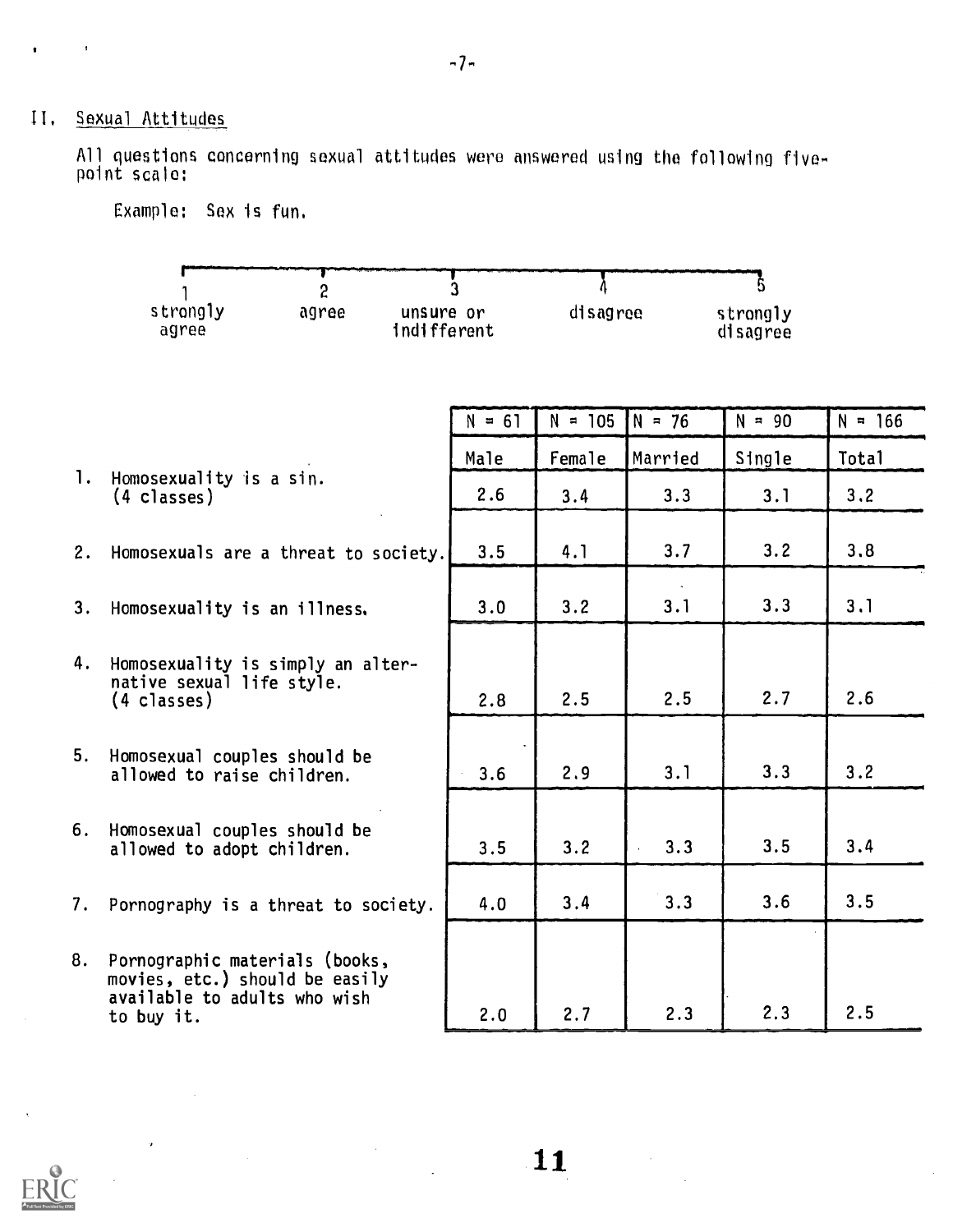|                |                                                                               | Male | Female | Married | Single | Total |
|----------------|-------------------------------------------------------------------------------|------|--------|---------|--------|-------|
| 9 <sub>1</sub> | Pornographic materials are harmful<br>to children.                            | 2,8  | 2,6    | 2,7     | 2,6    | 2.7   |
| 10.            | Pornography is arousing only to men.                                          | 4.5  | 4.5    | A.5     | 4.5    | 4 F   |
| 11.            | Pornography is arousing only to men<br>with a sexual problem.                 | 4.6  | 4, 5   | 4.4     | 4.5    | 4.5   |
| 12.            | Women are usually unaffected by<br>pornographic materials.                    | 4.1  | 4.3    | 4.3     | 4.2    | 4.2   |
|                | 13. Masturbation is a normal, healthy<br>behavior in adults.                  | 2.2  | 2.4    | 2,2     | 2,2    | 2.4   |
| 14.            | Masturbation is a sign of immaturity<br>in adults. (4 classes)                | 4.2  | 4.2    | 4.3     | 3.8    | 4.2   |
| 15.            | Married people who masturbate must<br>have a problem in their sex life.       | 2.5  | 4.0    | 4.1     | 3.7    | 3.6   |
| 16.            | Adultery is always wrong.                                                     | 3.0  | 3.0    | 3.1     | 3.0    | 3.0   |
|                | 17. Adultery in husbands is acceptable,<br>but only in certain circumstances. | 3.5  | 4.0    | 3.7     | 3.4    | 3.8   |
| 18.            | Adultery in wives is acceptable<br>but only in certain circumstances.         | 3.5  | 4.1    | 3.8     | 3.6    | 3.8   |
| 19.            | Adultery is harmless to a warriage.<br>(4 classes)                            | 3.8  | 4.3    | 4.1     | 4.4    | 4.1   |
| 20.            | Abortion should be an option avail-<br>able to all pregnant women.            | 2.7  | 2.5    | 3.2     | 2.9    | 2.6   |

-8-

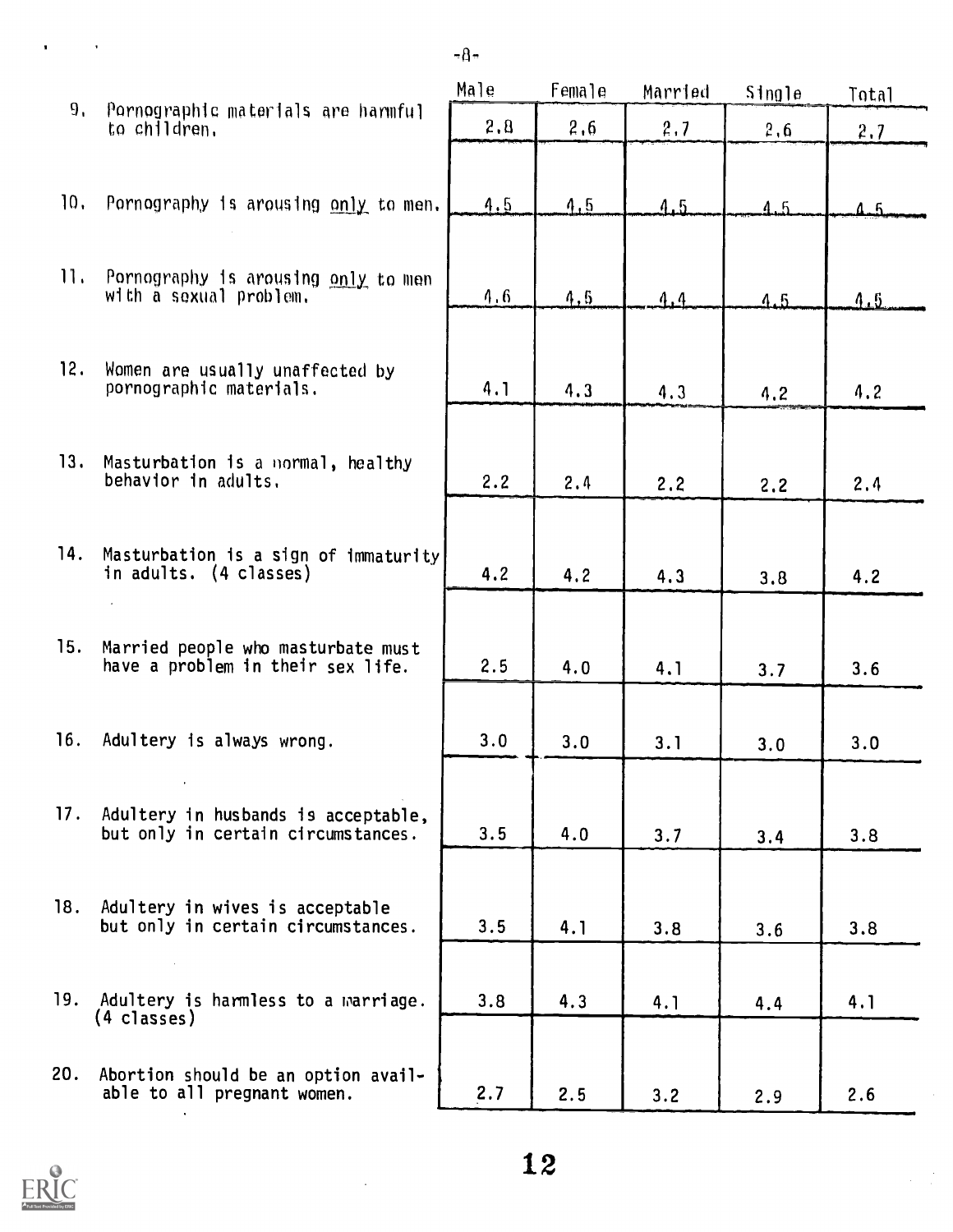- 21. Abortion is never acceptable.
- 22. Abortion is acceptable, but only in special circumstances (rape, in order to save the mother's life, etc.)
- 23. Premarital sex is OK. (4 classes)
- 24. Premarital sex is fine, but only if you really care about your partner. (4 classes)
- 25. Having sex before marriage with your would-be spouse is good for the relationship later on.
- 26. "Nice" people don't have oral sex.
- 27. Artificial birth control is wrong.
- 28. Birth control information and devices should be more easily accessible to young people.
- 29. Considering the world population situation, it is immoral for a couple not to limit their family  $size.$   $(4 \text{ classes})$
- 30. Most marital problems will take care of themselves if a couple has a good sexual relationship.

| Male  | Female | Married | Single          | Total      |
|-------|--------|---------|-----------------|------------|
| 3.7   | 3.9    | 4.0     | 4.1             | 3.8        |
|       |        |         |                 |            |
| 2.8   | 3.4    | 3.3     | 3.2             | <u>3.1</u> |
| $2.0$ | 2.2    | 2.2     | 2.2             | 2.1        |
| 2.9   | 2.7    | 3.0     | 2.1             | 2.8        |
|       |        |         |                 |            |
| $2.6$ | $2.8$  | 2.6     | 2.6             | 2.8        |
| 4.7   | 4.3    | 4.6     | $4.6^{\degree}$ | 4.4        |
| 4.2   | 4.6    | 4.4     | 4.5             | 4.4        |
| 1.9   | 1.9    | 1.8     | 1.9             | 1.9        |
|       |        |         |                 |            |
| 3.3   | 3.5    | 3.2     | 3.4             | 3.4        |
| 3.4   | 4.0    | 3.9     | 4.0             | 3.8        |

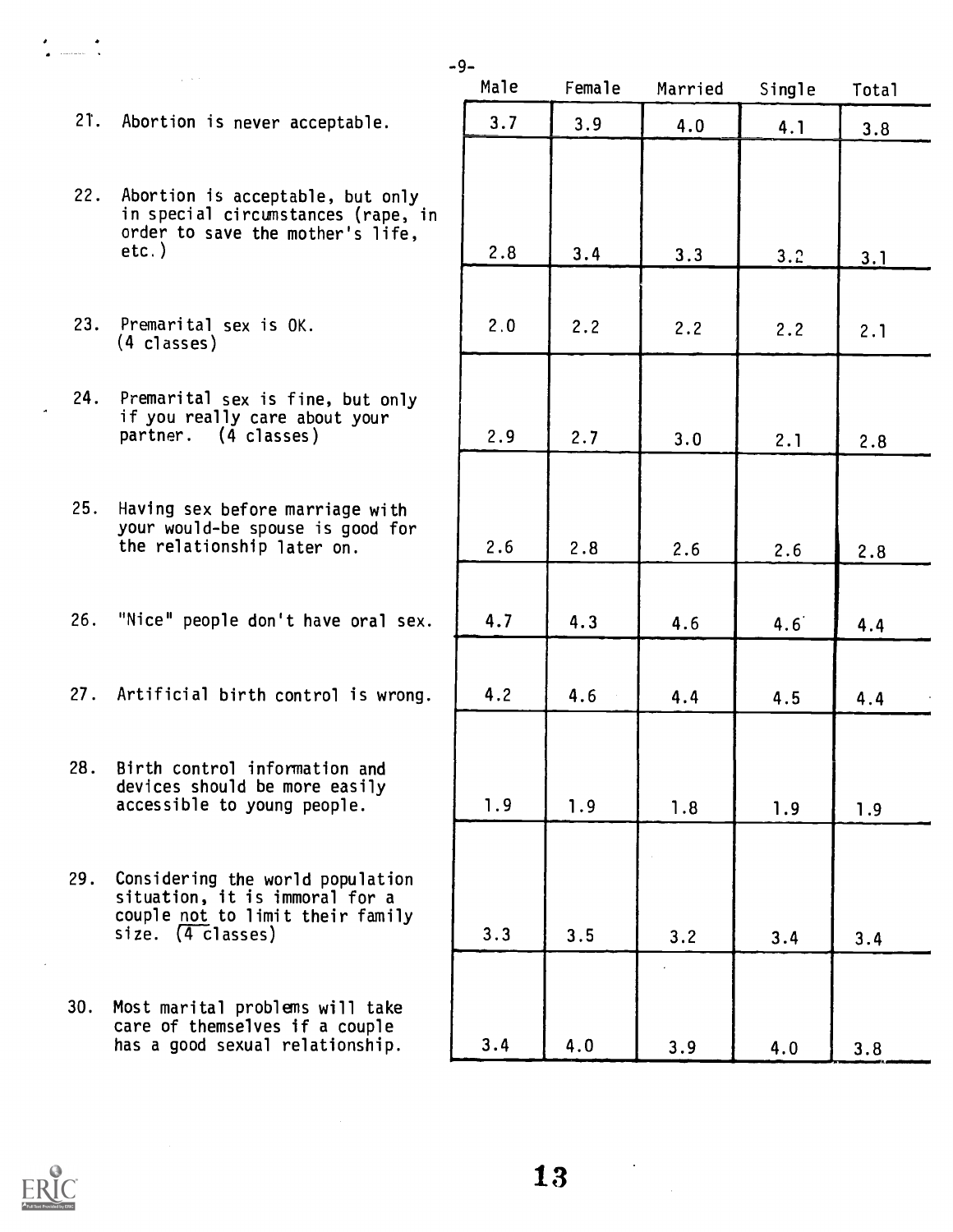- 31. Most sexual problems will take care of themselves if a couple has a good marriage.
- 32. If two people really love each other, then sex will automatically be mutually satisfying.

| Male | Female | Married | Single | Total |
|------|--------|---------|--------|-------|
| 3.2  | 3.2    | 3.5     | 3.1    | 3.2   |
|      |        |         |        |       |
|      |        |         |        |       |
| 3.5  | 3.9    | 3.9     | 3.6    | 3.8   |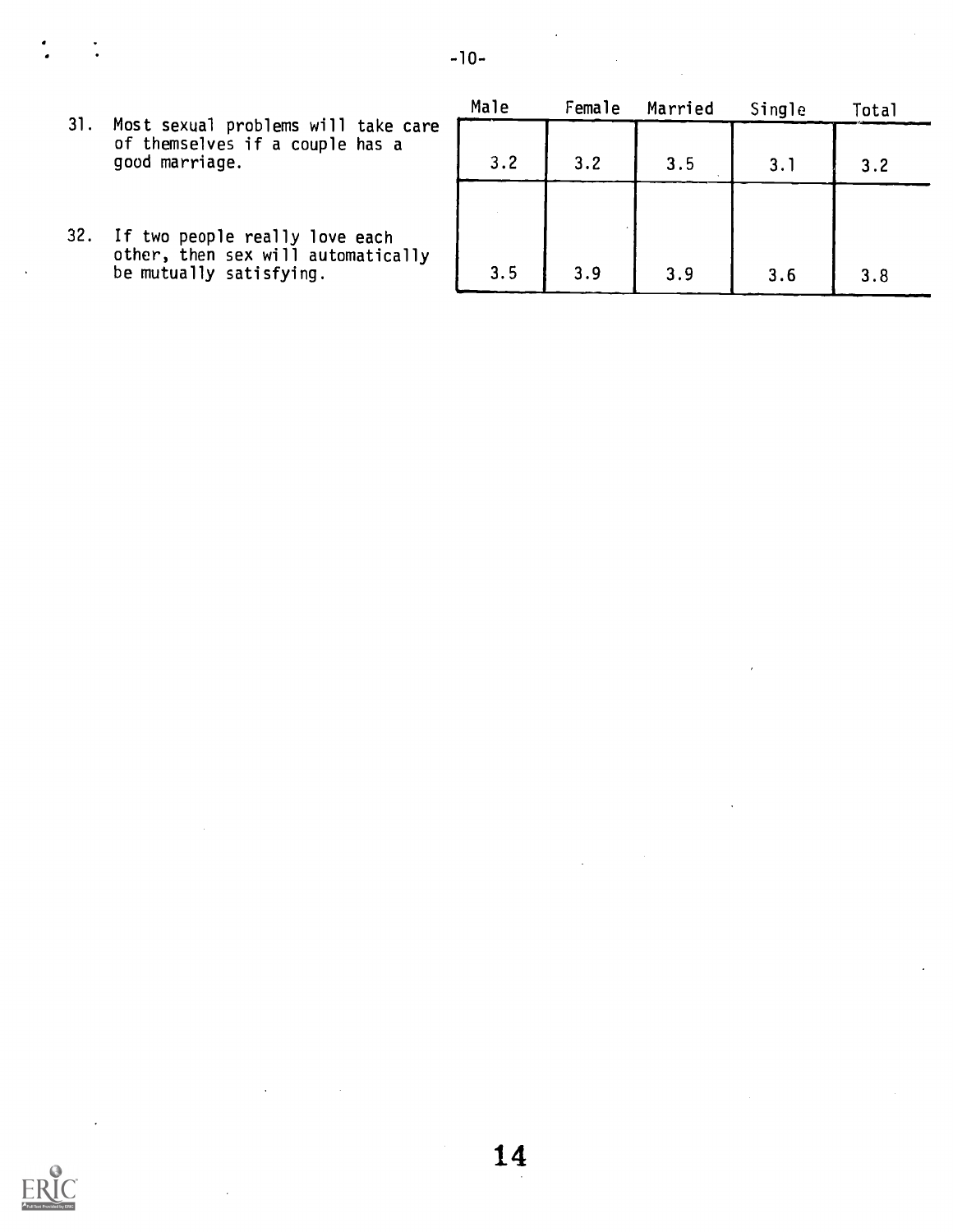$-11-$ 

| strongly<br>agree | agree | unsure or<br>indifferent | disagree | strongly<br>disagree |  |
|-------------------|-------|--------------------------|----------|----------------------|--|

- 1. Homosexuality is a sin.
- 2. Homosexuals are a threat to society.
- 5. Homosexual couples should be allowed to raise children.
- 7. Pornography is a threat to society.
- 8. Pornographic materials (books, movies, etc.) should be easily available to adults who wish to buy it.
- 15. Married people who masturbate must have a problem in their sex life.
- 17. Adultery in husbands is acceptable, but only in certain circumstances.
- 18. Adultery in wives is acceptable but only in certain circumstances.
- 19. Adultery is harmless to a marriage.
- 22. Abortion is acceptable, but only in special circumstances (rape, in order to save the mother's life, etc.)
- 30. Most marital problems will take care of themselves if a couple has a good sexual relationship.

| Male | Female |  |
|------|--------|--|
|      |        |  |
| 2.6  | 3.4    |  |
| 3.5  | 4.1    |  |
|      |        |  |
| 3.6  | 2.9    |  |
| 4.0  | 3.4    |  |
|      |        |  |
|      |        |  |
| 2.0  |        |  |
|      |        |  |
| 2.5  | 4.0    |  |
|      |        |  |
| 3.5  | 4.0    |  |
|      |        |  |
| 3.5  | 4.0    |  |
| 3.8  | 4.3    |  |
|      |        |  |
|      |        |  |
| 2.8  | 3.4    |  |
|      |        |  |
| 3.4  | 4.0    |  |



 $\epsilon$